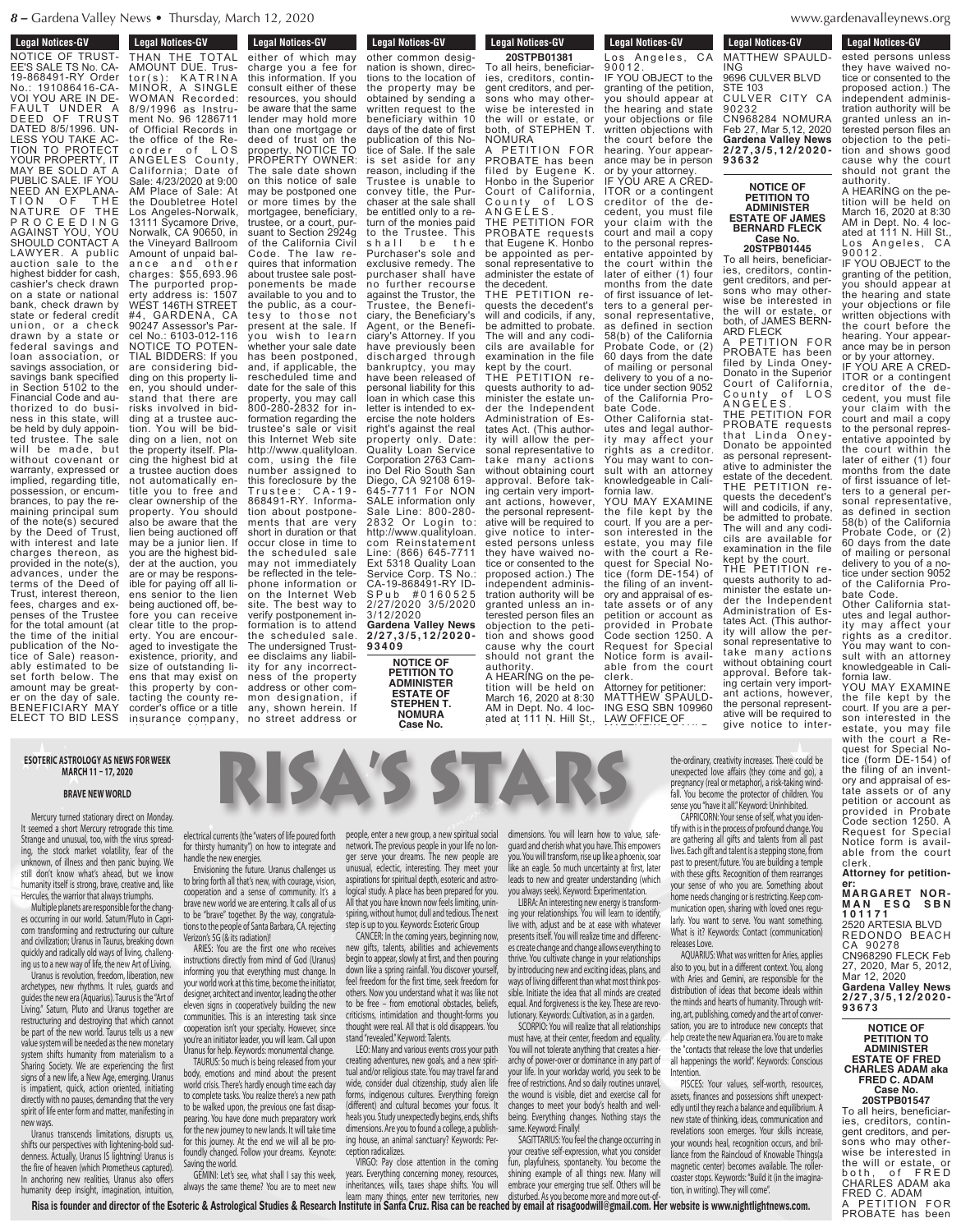$QWS$  *Org* www.gardenavalleynews.org  $\ldots$   $\ldots$   $\ldots$   $\ldots$   $\ldots$   $\ldots$   $\ldots$   $\ldots$   $\ldots$   $\ldots$   $\ldots$   $\ldots$   $\ldots$   $\ldots$   $\ldots$   $\ldots$   $\ldots$   $\ldots$   $\ldots$   $\ldots$   $\ldots$   $\ldots$   $\ldots$   $\ldots$   $\ldots$   $\ldots$   $\ldots$   $\ldots$   $\ldots$   $\ldots$   $\ldots$   $\ldots$   $\ldots$   $\ldots$   $\ldots$   $\ldots$   $\ldots$ 

### **Legal Notices-GV Example 19 and 19 and 19 and 19 and 19 and 19 and 19 and 19 and 19 and 19 and 19 and 19 and 19 and 19 and 19 a**

filed by Cynthia A. Wall in the Superior Court of California, County of LOS ANGELES. THE PETITION FOR PROBATE requests that Cynthia A. Wall be appointed as personal representative to administer the estate of the decedent.

THE PETITION requests authority to administer the estate under the Independent Administration of Estates Act. (This authority will allow the personal representative to take many actions without obtaining court approval. Before taking certain very important actions, however, the personal representative will be required to give notice to interested persons unless they have waived notice or consented to the proposed action.) The independent administration authority will be granted unless an interested person files an objection to the petition and shows good cause why the court should not grant the

authority. A HEARING on the petition will be held on March 20, 2020 at 8:30 AM in Dept. No. 2D located at 111 N. Hill St., Los Angeles, CA 90012.

IF YOU OBJECT to the granting of the petition, you should appear at the hearing and state your objections or file written objections with the court before the hearing. Your appearance may be in person or by your attorney.

IF YOU ARE A CRED-ITOR or a contingent creditor of the decedent, you must file your claim with the court and mail a copy to the personal representative appointed by the court within the later of either (1) four months from the date of first issuance of letters to a general personal representative, as defined in section 58(b) of the California Probate Code, or (2) 60 days from the date of mailing or personal delivery to you of a notice under section 9052 of the California Pro-

bate Code. Other California statutes and legal author-ity may affect your rights as a creditor. You may want to consult with an attorney knowledgeable in California law.

YOU MAY EXAMINE the file kept by the court. If you are a person interested in the estate, you may file with the court a Request for Special Notice (form DE-154) of the filing of an inventory and appraisal of estate assets or of any petition or account as provided in Probate Code section 1250. A Request for Special Notice form is available from the court clerk. **Attorney for petitioner:**

15322 Casimir Avenue **WILLIAM A MARQUIS WILLIAM A MAR-QUIS III ESQ SBN 139070 LAW OFFICES OF**

 $E$ **Legal Notices-GV Legal Nutries-GV** 2522 CHAMBERS RD STE 213 TUSTIN CA 92780 CN968312 ADAM Feb 27, Mar 5,12, 2020 **Gardena Valley News 2 / 2 7 , 3 / 5 , 1 2 / 2 0 2 0 - 9 3 8 3 1**

no street address or other common designation is shown, directions to the location of the property may be obtained by sending a written request to the beneficiary within 10 days of the date of first publication of this Notice of Sale. If the Trustee is unable to convey title for any reason, the successful bidder's sole and exclusive remedy shall be the return of monies paid to the Trustee, and the successful bidder shall have no further recourse. The requirements of California Civil Code Section 2923.5(b)/2923.55(c) were fulfilled when the Notice of Default was recorded. NOTICE TO POTENTIAL BID-DERS: If you are considering bidding on this property lien, you should understand that there are risks involved in bidding at a trustee auction. You will be bidding on a lien, not on the property itself. Placing the highest bid at a trustee auction does not automatically entitle you to free and clear ownership of the property. You should also be aware that the lien being auctioned off may be a junior lien. If you are the highest bidder at the auction, you are or may be responsible for paying off all liens senior to the lien being auctioned off, before you can receive clear title to the property. You are encouraged to investigate the existence, priority, and size of outstanding liens that may exist on this property by contacting the county recorder's office or a title insurance company, either<br>of which may charge of which may charge you a fee for this information. If you consult either of these resources, you should be aware that the same lender may hold more than one mortgage or deed of trust on the property. NOTICE TO PROPERTY OWNER: The sale date shown on this notice of sale may be postponed one or more times by the mortgagee, beneficiary, trustee, or a court, pursuant to Section 2924g of the California Civil Code. The law requires that information about trustee sale postponements be made available to you and to the public, as a courtesy to those not present at the sale. If .<br>you wish to learn whether your sale date has been postponed, and, if applicable, the rescheduled time and date for the sale of this property, you may call or visit this Internet Web site www.ndscorp.com/sale ber assigned to this<br>case 19-30928-BA-CA. T.S. No. 19-30928-BA-CA Title No. 1132461 A.P.N. 4069-009-015 NOTICE OF TRUST-EE'S SALE. YOU ARE IN DEFAULT UNDER A DEED OF TRUST DATED 10/01/2010. UNLESS YOU TAKE ACTION TO PRO-TECT YOUR PROP-ERTY, IT MAY BE SOLD AT A PUBLIC SALE. IF YOU NEED AN EXPLANATION OF THE NATURE OF THE P R O C E E D I N G AGAINST YOU, YOU SHOULD CONTACT A LAWYER. A public auction sale to the highest bidder for cash, (cashier's check(s) must be made payable to National Default Servicing Corporation), drawn on a state or national bank, a check drawn by a state or federal credit union, or a check drawn by a state or federal savings and loan association, savings association, or savings bank specified in Section 5102 of the Financial Code and authorized to do business in this state; will be held by the duly appointed trustee as shown below, of all right, title, and interest conveyed to and now held by the trustee in the hereinafter described property under and pursuant to a Deed of Trust described below. The sale will be made in an "as is" condition, but without covenant or warranty, expressed or implied, regarding title, possession, or encumbrances, to pay the remaining principal sum of the note(s) secured by the Deed of Trust, with interest and late charges thereon, as provided in the note(s), advances, under the terms of the Deed of Trust, interest thereon, fees, charges and expenses of the Trustee for the total amount (at the time of the initial publication of the Notice of Sale) reasonably estimated to be set forth below. The amount may be greater on the day of sale. Trustor: Brian Howard Cook and Cindy Shea Cook, Husband and Wife as Joint Tenants Duly Appointed Trustee: National Default Servicing Corporation Recorded 10/06/2010 Instrument No. 20101424419 (or Book, Page) of the Official Records of Los Angeles County, CA. Date of Sale: 04/09/2020 at 9:00 AM Place of Sale: Doubletree Hotel Los Angeles-Norwalk, Vineyard Ball-<br>room, 13111 Sycaroom, 13111 Sycamore Drive, Norwalk, CA 90650 Estimated<br>amount of unpaid bal-<br>ance and other ance and charges: \$276,272.12 Street Address or other common designation of real property:

**Legal Notices-GV** cegal Nutres-GV Information about postponements that are very short in duration or that occur close in time to the scheduled sale may not immediately be reflected in the telephone information or on the Internet Web site. The best way to verify postponement information is to attend the scheduled sale. Date: 03/03/2020 National Default Servicing Corporation c/o Tiffany & Bosco, P.A., its agent, 1455 Frazee Road, Suite 820 San Diego, CA 92108 Toll Free Phone: 888-264- 4010 Sales Line 855- 219-8501; Sales Website: www.ndscorp.com By: Tosha Augborne, Trustee Sales Representative 03/12/2020, 0 3 / 1 9 / 2 0 2 0 , 0 3 / 2 6 / 2 0 2 0 **Gardena Valley News 3/12,19,26/2020-94477 Legal Notices-GV Legal Nutries-GV** Gardena, CA 90249 A.P.N.: 4069-009-015 The undersigned Trustee disclaims any liability for any incorrectness of the street address or other common designation, if any, shown above. If

> **NOTICE OF PETITION TO ADMINISTER ESTATE OF WILLIE F. HESTER aka WILLY HESTER, WILLIE HESTER, aka WILLIE F. HESTER, JR.**

### **Case No. 20STPB01874**

To all heirs, beneficiaries, creditors, contingent creditors, and persons who may otherwise be interested in the will or estate, or both, of WILLIE F. HESTER aka WILLY HESTER, WILLIE HESTER, aka WILLIE F. HESTER, JR. PETITION FOR PROBATE has been filed by County of Los Angeles Public Administrator in the Superior Court of California, County of LOS

A N G E L E S . THE PETITION FOR PROBATE requests that County of Los Angeles Public Administrator be appointed as personal representative to administer the estate of the decedent. THE PETITION requests authority to administer the estate under the Independent Administration of Estates Act. (This authority will allow the personal representative to take many actions without obtaining court approval. Before taking certain very important actions, however, the personal representative will be required to give notice to interested persons unless they have waived notice or consented to the proposed action.) The independent administration authority will be granted unless an interested person files an objection to the petition and shows good cause why the court should not grant the authority. A HEARING on the pe-

tition will be held on March 27, 2020 at 8:30 AM in Dept. No. 9 located at 111 N. Hill St., Los Angeles, CA 9 0 0 1 2 .

IF YOU OBJECT to the granting of the petition, you should appear at the hearing and state your objections or file written objections with the court before the

**Legal Notices-GV** Legal Nutries-GV hearing. Your appearance may be in person or by your attorney. IF YOU ARE A CRED-

ITOR or a contingent creditor of the decedent, you must file your claim with the court and mail a copy to the personal representative appointed by the court within the later of either (1) four months from the date of first issuance of letters to a general personal representative, as defined in section 58(b) of the California Probate Code, or (2) 60 days from the date of mailing or personal delivery to you of a notice under section 9052 of the California Probate Code.

Other California statutes and legal authority may affect your rights as a creditor. You may want to consult with an attorney knowledgeable in Cali-

fornia law. YOU MAY EXAMINE the file kept by the court. If you are a person interested in the estate, you may file with the court a Request for Special Notice (form DE-154) of the filing of an inventory and appraisal of estate assets or of any petition or account as provided in Probate Code section 1250. A Request for Special Notice form is available from the court clerk.

**Attorney for petitioner: SUSAN LONG**

**PRIN DEP COUNTY COUNSEL SBN 163000 MARY C WICKHAM COUNTY COUNSEL** 350 S FIGUEROA ST STE 602 LOS ANGELES CA

90071 CN968668 HESTER Mar 12,19,26, 2020 **Gardena Valley News 3/12,19,26/2020-94492**

with interest thereon the Deed of Trust, esof Trust heretofore ex-2 8 3 - 2 1 8 0 F O R TRUSTEE SALE IN-Title Order No. 95523094 Trustee Sale No. 84195 Loan No. 9160045246 APN: 4059-014-017 NO-TICE OF TRUSTEE'S SALE YOU ARE IN DEFAULT UNDER A DEED OF TRUST DATED 1/16/2007. UN-LESS YOU TAKE AC-TION TO PROTECT YOUR PROPERTY, IT MAY BE SOLD AT A PUBLIC SALE. IF YOU NEED AN EXPLANA-TION OF THE NATURE OF THE P R O C E E D I N G S AGAINST YOU, YOU SHOULD CONTACT A LAWYER. On 4/7/2020 at 10:30 AM, CALI-FORNIA TD SPECIAL-ISTS as the duly appointed Trustee under and pursuant to Deed of Trust Recorded on 1/24/2007 as Instru-ment No. 20070147375 in book N/A, page N/A of official records in the Office of the Recorder of Los Angeles County, California, executed by: MICHELLE R. BAR-ROW, A SINGLE WO-MAN , as Trustor AR-GENT MORTGAGE COMPANY, LLC , as Beneficiary WILL SELL AT PUBLIC AUCTION TO THE HIGHEST BIDDER FOR CASH

(payable at time of sale

FORMATION LOG ON

Title Order No.

**Legal Notices-GV Legal Notices-GV** 2 8 3 - 2 1 8 0 F O R Legal Nutles-GV FORMATION LOG ON<br>T 0 T O : www.stoxposting.com **Legal Notices-GV** Legal Nutles-GV (payable at time of sale in lawful money of the

United States, by cash, a cashier's check

TRUSTEE'S SALE –

under said Deed

CALL: 844-477-7869

PATRICIO S. INCE', VICE PRESIDENT CALIFORNIA TD SPE-CIALIST IS A DEBT COLLECTOR AT-COLLECTOR AT-<br>TEMPTING TO COL-LECT A DEBT. ANY INFORMATION OB-TAINED WILL BE USED FOR THAT PURPOSE. "NOTICE TO POTENTIAL BID-DERS: If you are considering bidding on this property lien, you should understand that there are risks involved in bidding at a trustee auction. You will be bidding on a lien, not on the property itself. Placing the highest bid at a trustee auction does not automatically entitle you to free and clear ownership of the property. You should also be aware that the lien being auctioned off may be a junior lien. If you are the highest bidder at the auction, you are or may be responsible for paying off all liens senior to the lien being auctioned off, before you can receive clear title to the property. You are encouraged to investigate the existence, priority, and size of outstanding liens that may exist on this property by contacting the county recorder's office or a title insurance company, either of which may charge you a fee for this information. If you consult either of these resources, you should be aware that the same lender may hold more than one mortgage or deed or trust on the property. NOTICE TO PROPERTY OWNER: The sale date shown on this notice of sale may be postponed one or more times by the mortgagee, beneficiary, trustee, or a court, pursuant to Section 2924g of the California Civil Code. The law requires that information about trustee sale postponements be made available to you and to the public, as a courtesy to those not present at the sale. If you wish to learn whether your sale date has been postponed, and, if applicable, the rescheduled time and date for the sale of this property, you may call 844-477-7869, or visit this internet Web site www.stoxposting.com, using the file number assigned to this case T.S.# 84195. Information about postponements that are very short in duration or that occur close in time to the scheduled sale may not immediately be reflected in the telephone information or on the Internet Web site. The best way to verify postponement information is to attend<br>the eshadular eals." the scheduled sale." CALIFORNIA TD SPE-CIALISTS Attn: Teri Snyder 8190 East Kaiser Blvd. Anaheim Hills, CA 92808 **Gardena Valley News 3/12,19,26/2020-94518** drawn by a state or national bank, a check drawn by a state or federal credit union, or a check drawn by a state or federal savings and loan association, savings association, or savings bank specified in section 5102 of the Financial Code and authorized to do business in this state). At: Behind the fountain located in Civic Center Plaza located at 400 Civic Center Plaza, Pomona, CA 91766, NOTICE OF continued all right, title and interest conveyed to and now held by it Trust in the property situated in said County, California described the land therein: LOT 110, OF TRACT NO. 23035, IN THE CITY OF GARDENA, COUNTY OF LOS ANGELES, STATE OF CALIFORNIA, AS PER MAP RECORDED IN BOOK 608, PAGES 60 TO 64 INCLUSIVE OF MAPS, IN THE OF-FICE OF THE COUNTY RECORD-ER OF SAID COUNTY. The property heretofore described is being sold "as is". The street address and other common designation, if any, of the real property described above is purported to be: 13908 ARCTURUS AVENUE GARDENA, CA 90249. The undersigned Trustee disclaims any liability for any incorrectness of the street address and other common designation, if any, shown herein. Said sale will be made, but without covenant or warranty, expressed or implied, regarding title, possession, or encumbrances, to pay the remaining principal sum of the note(s) secured by said Deed of Trust, as provided in said note(s), advances, if any, under the terms of timated fees, charges and expenses of the Trustee and of trusts created by said Deed of Trust, to-wit \$159,040.25 (Estimated). Accrued interest and additional advances, if any, will increase this figure prior to sale. The beneficiary under said Deed ecuted and delivered to the undersigned a written Declaration of Default and Demand for Sale, and a written Notice of Default and Election to Sell. The undersigned caused said Notice of Default and Election of Sell to be recorded in the county where the real property is located and more than three months have elapsed since such recordation. DATE: 3/3/2020 CALI-FORNIA TD SPECIAL-IST, as Trustee 8190 EAST KAISER BLVD., ANAHEIM HILLS, CA 92808 PHONE: 714-

1297951cad Trustee Sale No. 83926 Loan No. GARDENA-PAR-SONS APN: 4059-005-<br>044 NOTICE OF 044 NOTICE OF TRUSTEE'S SALE YOU ARE IN DE-FAULT UNDER A DEED OF TRUST DATED 12/17/2018. UNLESS YOU TAKE ACTION TO PRO-TECT YOUR PROP-ERTY, IT MAY BE SOLD AT A PUBLIC SALE. IF YOU NEED AN EXPLANATION OF THE NATURE OF THE P R O C E E D I N G S AGAINST YOU, YOU SHOULD CONTACT A LAWYER. On 4/1/2020 at 10:30 AM, CALI-FORNIA TD SPECIAL-ISTS as the duly appointed Trustee under and pursuant to Deed of Trust Recorded on 1/15/2019 as Instrument No. 20190040595 in book N/A, page N/A of official records in the Office of the Recorder of Los Angeles County, California, executed by: PEGGY L. PARSON, TRUSTEE OF THE TRUSTEE OF THE PARSON FAMILY LIV-ING TRUST, DATED OCTOBER 13, 2018 , as Trustor RZ GROUP A CALIFORNIA LIM-**ITED LIABILITY** PANY, AS TO AN UN-D I V I D E D 345,600/384,000 IN-TEREST TSASU, LLC, A CALIFORNIA LIM-ITED LIABILITY COM-PANY, AS TO AN UN-D I V I D E D 38,400/384,000 IN-TEREST , as Beneficiary WILL SELL AT PUBLIC AUCTION TO THE HIGHEST BID-DER FOR CASH (payable at time of sale in lawful money of the United States, by cash, a cashier's check drawn by a state or national bank, a check drawn by a state or federal credit union, or a check drawn by a state or federal savings and loan association, savings association, or savings bank specified in section 5102 of the Financial Code and authorized to do business in this state). At: Behind the fountain located in Civic Center Plaza located at 400 Civic Center Plaza, Pomona, CA 91766, NOTICE OF TRUSTEE'S SALE – continued all right, title and interest conveyed to and now held by it under said Deed of Trust in the property situated in said County, California described the land therein: Lot 211, as shown on that certain Map entitled Tract No 22243, which Map was filed in the Office of the Recorder of the County of Los Angeles, State of California in Book 598 of Maps Page(s) 96 to<br>100. The property 100. The property heretofore described is being sold "as is". The street address and other common designation, if any, of the real property described above is purported to be: 13509 ARCTUR-U S A V E N U E<br>GARDENA, CA 90249. The undersigned Trustee disclaims any liabil-

ity for any incorrect-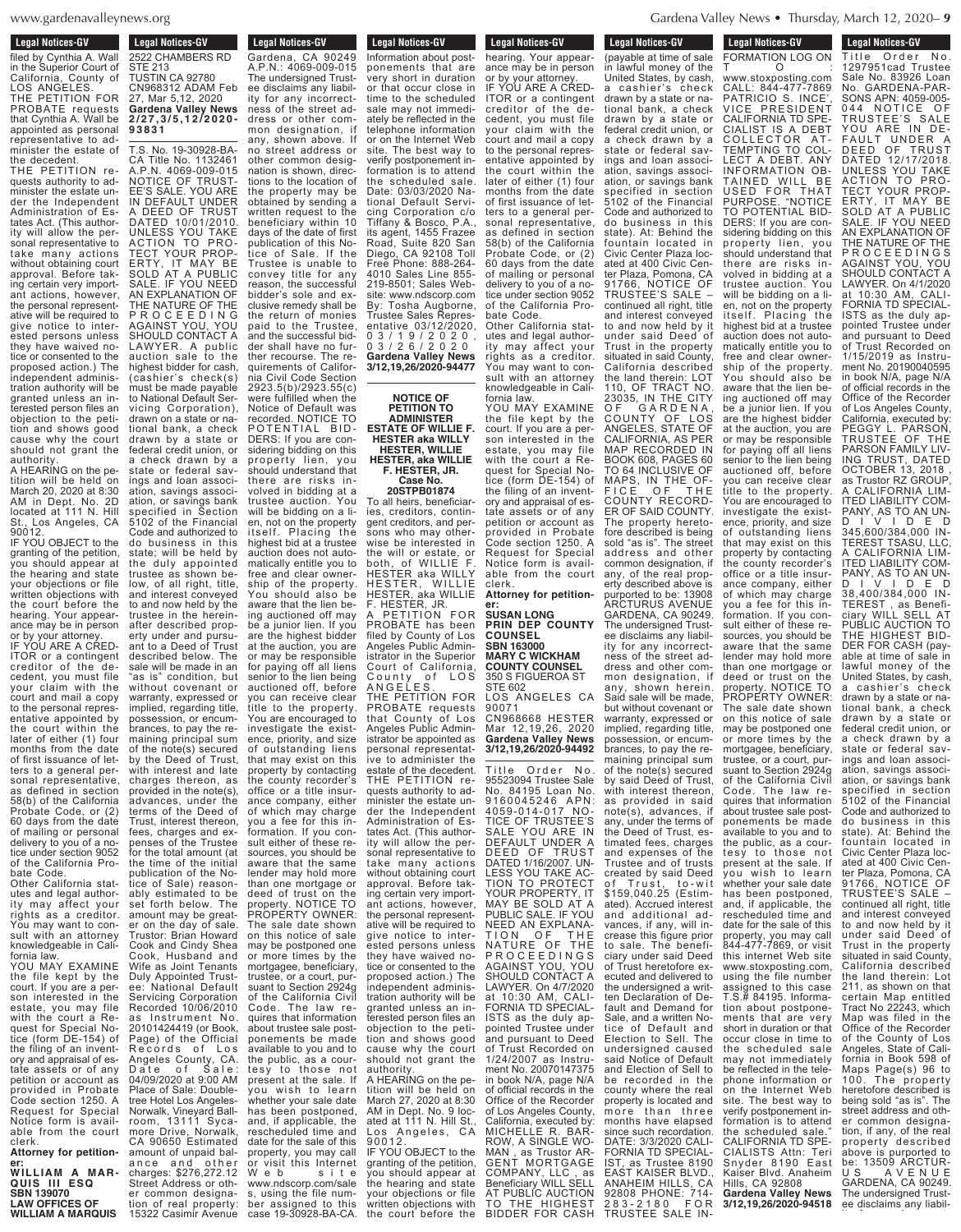# **Legal Notices-GV**

Eegal Nuttles-GV ity for any incorrectness of the street address and other common designation, if any, shown herein. Said sale will be made, but without covenant or warranty, expressed or implied, regarding title, possession, or encumbrances, to pay the remaining principal sum of the note(s) secured by said Deed of Trust, with interest thereon, provided in said note(s), advances, if any, under the terms of the Deed of Trust, estimated fees, charges and expenses of the Trustee and of trusts created by said Deed of Trust, to-wit \$459,838.44 (Estimated). Accrued interest and additional advances, if any, will increase this figure prior to sale. The beneficiary under said Deed of Trust heretofore executed and delivered to the undersigned a written Declaration of Default and Demand for Sale, and a written No-<br>tice of Default and of Default and Election to Sell. The undersigned caused said Notice of Default and Election of Sell to be recorded in the county where the real property is located and more than three

months have elapsed

T.S. No. 19-0216-11 NO-TICE OF TRUSTEE'S SALE NOTE: THERE IS A SUMMARY OF<br>THE INFORMATION IN THIS DOCUMENT AT-TACHED 注:本文件包 含一个信息摘要 참고사 항: 본 첨부 문서에 정 보 요약서가 있습니다 NOTA: SE ADJUNTA UN<br>RESUMEN, DE LA IN-FORMACIÓN DE ESTE<br>DOCUMENTO TALA: MAYROONG BUOD NG<br>IMPORMASYON SA DOKUMENTONG ITO NA NAKALAKIP LƯU Ý: KÈM THEO ĐÂY LÀ<br>BẢN TRÌNH BÀY TÓM<br>LƯỢC VỀ THỐNG TỊN TRONG TAI LIEU NAY PLEASE NOTE THAT PLEASE NOTE THAT<br>PURSUANT TO CIVIL CODE § 2923.3(d)(1) THE ABOVE STATE-MENT IS REQUIRED TO APPEAR ON THIS DOCUMENT BUT DOCUMENT BUT<br>PURSUANT TO CIVIL CODE § 2923.3(a)<br>THE SUMMARY OF IHE SUMMARY OF<br>INFORMATION IS INFORMATION IS<br>NOT REQUIRED TO NOT REQUIRED TO<br>BE RECORDED OR PUBLISHED AND THE SUMMARY OF INFOR-MATION NEED ONLY BE MAILED TO THE MORTGAGOR OR TRUSTOR YOU ARE IN DEFAULT UNDER A DEED OF TRUST<br>DATED 4/18/2007. UN-<br>LESS YOU TAKE AC-<br>TION TO PROTECT TION TO FROTECT MAY BE SOLD AT A PUBLIC SALE. IF YOU NEED AN EXPLANA-TION OF THE NATURE OF THE PROCEEDING AGAINST YOU, YOU SHOULD CONTACT A LAWYER. A public auc- $L$   $\sim$   $\mu$   $\sim$   $\mu$   $\mu$   $\sim$   $\mu$   $\sim$   $\mu$   $\sim$   $\mu$   $\sim$   $\mu$   $\sim$   $\mu$   $\sim$   $\mu$ tion sale to the inghest place for easily cashiers or national bank, check of *Hallohar bank*, check<br>drawn by a state or federal credit union, or a char created may be a check drawn by a state or check drawn by a state of<br>federal savings and loan association, or savings association, or savings bank specified in Sec-tion 5102 of the Financial or may be responsible bank specified in Section 5102 of the Financial since such recordation. T.S. No. 19-0216-11 NO-TICE OF TRUSTEE'S THE INFORMATION IN TACHED 注:本文件包 含一个信息摘要 참고사 항: 몬 점무 문서에 정 보 요약서가 있습니다 RESUMEN DE LA IN-DOCUMENTO TALA: IMPORMASYON SA <u>Y: KEM THEO ĐAY LA</u> BAN TRINH BAY TOM LUQU VE THONG TIN PURSUANT TO CIVIL  $CODE = 8 - 2923.3(0)(1)$ IHE ABOVE SIAIE-MENT IS REQUIRED PURSUANT TO CIVIL be recorded or<br>PUBLISHED AND THE<br>SULLIAN SUMMARY OF INFOR-MAIUN NEED UNLY BE MAILED IO INE<br>MODICACOD OD WURI GAGUR UR<br>TDUCTOD VOLL ADE INUSIUM YUU AME<br>IN DEEALIT LINDED in DEFAULI UNDEN<br>A DEED OF TRUST A DEED OF INUSI<br>DATED 4/19/202 IIN DAIED 4/10/2007. UN-<br>LECC VOLL TAKE AC LESS TUU IANE AU-<br>TION, TO BBOTECT TOUN FNUFENTI, II<br>MAY BE SOLN AT A NAI DE SULD AI A<br>DIBIIC SAIE IE VOII FUDLIC SALL. IF TOO<br>NEED AN EVDLANA NEED AN EAFLANA-<br>TION OF THE NATHEE TION OF THE NATURE UT THE FRUULLEDING<br>ACAINET VOLL VOLL AGAINST TOO, TOO<br>SHOLILD CONTACT A ence control A fouchat savings and found association, or savings association, or savings

Code and authorized to do business in this state will be held by the duly appointed trustee as shown below, of all right,<br>title, and interest conveyed to and now held by the trustee in the herein-<br>after described property under and pursuant to a Deed of Trust described<br>below. The sale will be made, but without covenant or warranty, expressed or implied, regarding title, possession, or encumbrances, to pay the remaining principal sum of the note(s) secured by the Deed of Trust, with interest and late charges thereon, as provided in the note(s),<br>advances, under the provided in the note(s),<br>advances, under the terms of the Deed of Trust, interest thereon, fees, charges and ex-<br>penses of the Trustee for the total amount (at the time of the initial publication of the Notice of Sale) reasonably estimated to be set forth mated to be set forth<br>below. The amount may be greater on the day of sale. Trustor: KATHER-INE R CAMPBELL, AN INE H CAMPBELL, AN<br>UNMARRIED WOMAN Duly Appointed Trustee: The Wolf Firm, A Law Corporation Recorded Corporation Recorded<br>4/25/2007 as Instrument<br>Ne. 20070004615 No. 20070994615 of no. zoo*r*ossabilis or<br>Official Records in the Official Hecords in the<br>office of the Recorder of Los Angeles County, California, Street Ad-California, Street Au-<br>dress or other common designation of real property: 1252 W 166TH STREET GARDENA, CA 90247-4814 A.P.N.: 6111-010-087 The subject Deed of Trust subject beed of frust<br>was modified by Loan recorded modification recorded<br>on 09/14/2015 as Instrument 20151136287 Date of Sale: 4/9/2020 at Bate of Bate: 4/9/2020 at<br>9:00 AM Place of Sale: 5.00 AM Hace of Ball-<br>At the Vineyard Ballroom, Doubletree Hotel Los Angeles-Norwalk, title, and interest conthe trustee in the hereinbelow. The sale will be  $c$ ipal sum of the note(s) secured by the Deed of Irust, with interest and advances, under the penses or the Irustee for the total amount (at the time of the Initial publication of the Notice or Sale) reasonably espe greater on the day of SAIC. INSION: KAIHER-<br>INF D.CAMPPELL AND UNIVIARRIEU VVUIVIAIN<br>Dube Appointed Trusteeu puly Appointed Trustee.<br>The Welf Firm A Lew THE VVOIL FIITH, A LAW onice of the necorder<br>of Los Angeles County or Los Arigeres Courrity,<br>California - Ctroot - Ad aress or other common<br>decignation of real propucsignation of real prop-<br>orbe 1959 M/ 166TH URIT TEST IN TOUTH<br>CTDEET CADDENA SINCEI GANDENA,<br>CA 90247-4814 A PN· OA 90247-4014 A.I.I.V..<br>6111-010-087 The **Modification** on 00/14/2010 as III-<br>strument 20151136287 Strument EUTST100207<br>Date of Sale: 4/9/2020 at Free the Vincydia Bailrean<br>room, Doubletree Hotel<br>Los Angeles-Norwalk,

at the auction, you are

**Legal Notices-GV Legal Nutices-GV** at the auction, you are or may be responsible for paying off all liens senior to the lien being auctioned off, before you can receive clear title to the property. You are encouraged to investigate the existence, priority, and size of outstanding liens **Legal Notices-GV** Legal Nutries-GV months have elapsed since such recordation. DATE: 3/4/2020 CALI-FORNIA TD SPECIAL-IST, as Trustee 8190 EAST KAISER BLVD., ANAHEIM HILLS, CA 92808 PHONE: 714- 2 8 3 - 2 1 8 0 F O R TRUSTEE SALE IN-FORMATION LOG ON T O :

that may exist on this property by contacting the county recorder's office or a title insurance company, either of which may charge you a fee for this information. If you consult either of these resources, you should be aware that the same lender may hold more than one mortgage or deed or trust on the property. NOTICE TO PROPERTY OWNER: The sale date shown on this notice of sale may be postponed one or more times by the mortgagee, beneficiary, trustee, or a court, pursuant to Section 2924g of the California Civil Code. The law rewww.stoxposting.com CALL: 844-477-7869 PATRICIO S. INCE', VICE PRESIDENT CALIFORNIA TD SPE-CIALIST IS A DEBT COLLECTOR AT-TEMPTING TO COL-LECT A DEBT. ANY INFORMATION OB-TAINED WILL BE USED FOR THAT PURPOSE. "NOTICE TO POTENTIAL BID-DERS: If you are considering bidding on this property lien, you should understand that there are risks involved in bidding at a trustee auction. You will be bidding on a lien, not on the property itself. Placing the highest bid at a trustee auction does not automatically entitle you to free and clear ownership of the property. You should also be aware that the lien being auctioned off may be a junior lien. If you are the highest bidder

13111 Sycamore Drive, Norwalk, CA 90650 Amount of unpaid balance and other charges: \$473,303.22, estimated The undersigned Trustee disclaims any liability for any incorrectness of the street address or other common designation, if any, shown above. If no<br>street address or other common designation<br>is shown, directions to the location of the prop-<br>erty may be obtained by sending a written request<br>to the beneficiary within 10 days of the date of first publication of this  $\overline{\phantom{a}}$ Notice of Sale. NOTICE TO POTENTIAL BID-DERS: If you are considering bidding on this property lien, you should<br>understand that there are risks involved in bid-**Gardena Valley News** ding at a trustee auction. You will be bidding on a lien, not on the property itself. Placing the highest bid at a trustee auction does not automatically entitle you to free and clear ownership of the property. You should also be aware that the lien being auctioned off may be a junior lien. If you are the highest bidder at the auction, you are or may be responsible for paying off all liens senior to the lien being auctioned off, before you can receive clear title to the property. You are encouraged to investigate the existence, priority, and size of outstanding liens that may exist on this property by contacting the county recorder's office or a title insurance company, ei- ther of which may charge you a fee for this information. If you consult either of these resources, you should be aware that the same lender may hold more than one mortgage or deed of trust on the property. NOTICE TO PROPERTY OWNER: The sale date shown quires that information about trustee sale postponements be made available to you and to the public, as a courtesy to those not present at the sale. If you wish to learn whether your sale date has been postponed, and, if applicable, the rescheduled time and 13111 Sycamore Drive, Norwalk, CA 90650 street address or other is shown, directions to erty may be obtained by to the beneficiary within understand that

on this notice of sale may be postponed one may be posiponed one<br>or more times by the or more ames by the<br>mortgagee, beneficiary, trustee, or a court, pursu-<br>ant to Section 2924g of ant to Section 252-9 or<br>the California Civil Code. The law requires that in-<br>formation about trustee sale postponements be made available to you and to the public, as a courtesy to those not present at the sale. If you present at the sale: if you<br>wish to learn whether wish to fearn whench<br>your sale date has been your called that section pootponod, and, if applitime and date for the sale of this property, you may call (800) 280-2832 or visit this Internet Web site www.auction.com, using the file number assigned to this case 19-0216-11. Information about postponements that are very short in duration or that occur close in time to the scheduled sale may not immediately be reflected in the telephone informa- tion or on the Internet Web site. The best way to verify postponement information is to attend the scheduled sale. Date: 2/27/2020 The Wolf Firm, A Law Corporation 2955 Main Street, 2nd Floor Irvine, California 92614 Foreclosure Department (949) 720-9200 Sale Information Only: (800) 280-2832 www.auction. com Sindy Clements, Foreclosure Officer PLEASE BE ADVISED THAT THE WOLF FIRM MAY BE ACTING AS<br>A DEBT COLLECTOR, ATTEMPTING TO COL-<br>LECT A DEBT. ANY IN-FORMATION YOU PRO-<br>VIDE MAY BE USED FOR THAT PURPOSE. NPP0368509 To: GAR-DENA VALLEY NEWS 03/12/2020, 03/19/2020, 03/26/2020 Gardena Valley News 3/12,19,26/2020 **94549** SOLD AT A PUBLIC SALE. IF YOU NEED AN EXPLANATION OF THE NATURE OF THE NATURE OF THE NATURE OF THE NATURE OF THE NATURE OF THE NATURE OF THE NATURE OF THE NATURE O on this notice of sale OIT THIS HOUGE OF SAIE trustee, or a court, pursu-The law requires that inodie posiponemento be<br>made available to vou  $\frac{1}{2}$  and to the nublic as a and to the pablic, as a<br>courtesy to those not ood: too, to those that<br>present at the sale. If you and also for the early si and property, 280-2832 or mmmass.com..., com...<br>the file number assigned  $\frac{3}{10}$  in the Humber acception mention the car poor  $\frac{1}{2}$  short in duration or that in the telephone information or on the Internet Web site. The best way<br>to verify postponement information is to attend the scheduled sale. Date: PLEASE BE ADVISED<br>THAT THE WOLF FIRM A DEBT COLLECTOR, LECT A DEBT. ANY IN-VIDE MAY BE USED Gardena Valley News

**Legal Notices-GV has been postponed by the postponed of the postponed of the postponed of the postponed of the postponed of the postponed of the postponed of the postponed of the postponed of the postponed of the postponed of the postpone** and, if applicable, the rescheduled time and date for the sale of this property, you may call 844-477-7869, or visit this internet Web site www.stoxposting.com, using the file number assigned to this case T.S.# 83926. Information about postponements that are very short in duration or that occur close in time to the scheduled sale may not immediately be reflected in the telephone information or on the Internet Web site. The best way to verify postponement information is to attend the scheduled sale. CALIFORNIA TD SPE-CIALISTS Attn: Teri Snyder 8190 East Kaiser Blvd. Anaheim Hills, CA 92808 **Gardena Valley News 3/12,19,26/2020-94547** T.S. No.: 9526-2900<br>TSG Order No.: Order No. 120384739-CA-MAI A.P.N.: 4069-012-034 NOTICE OF TRUST-EE'S SALE YOU ARE IN DEFAULT UNDER A DEED OF TRUST DATED 09/11/2006. UNLESS YOU TAKE ACTION TO PRO-TECT YOUR PROP-ERTY, IT MAY BE

**Legal Notices-GV** Legal Nutrices-GV THE NATURE OF THE P R O C E E D I N G AGAINST YOU, YOU SHOULD CONTACT A LAWYER. Affinia Default Services, LLC, as the duly appointed Trustee, under and pursuant to the power of sale contained in that certain Deed of<br>Trust Recorded Recorded 09/19/2006 as Document No.: 06 2080661, of Official Records in the office of the Recorder of Los Angeles County, California, executed by: LINDA HEAD, A MARRIED WOMAN AS HER SOLE AND SEPAR-ATE PROPERTY, as Trustor, WILL SELL AT PUBLIC AUCTION TO THE HIGHEST BID-DER FOR CASH (payable in full at time of sale by cash, a cashier's check drawn by a state or national bank, a check drawn by a state or federal credit union, or a check drawn by a state or federal savings and loan association, savings association, or savings bank specified in section 5102 of the Financial Code and authorized to do business in this state). All right, title and interest conveyed to and now held by it under said Deed of Trust in the property situated in said County and state, and as more fully described in the above referenced Deed of Trust. Sale Date & Time: 04/02/2020 at 10:00 AM Sale Location: Behind the fountain located in Civic Center Plaza, 400 Civic Center Plaza, Pomona, CA 91766 The street address and other common designation, if any, of the real property described above is purported to be: 15222 D A P H N E A V E . , GARDENA, CA 90249 The undersigned Trustee disclaims any liability for any incorrectness of the street address and other com-

mon designation, if

### any, shown herein. Said sale will be made in an "AS IS" condition, but without covenant or warranty, expressed or implied, regarding title, possession, or encumbrances, to pay the remaining principal sum of the note(s) secured by said Deed of Trust with interest thereon. as provided in said note(s), advances, if any, under the terms of the Deed of Trust, estimated fees, charges and expenses of the Trustee and of the trusts created by said Deed of Trust, to-wit: \$942,769.17 (Estimated). Accrued interest and additional advances, if any, will increase this figure prior to sale. It is possible that at the time of sale the opening bid may be less than the total indebtedness due. NO-TICE TO POTENTIAL BIDDERS: If you are considering bidding on this property lien, you should understand that there are risks involved in bidding at a trustee auction. You will be bidding on a lien, not on the property itself. Placing the highest bid at a trustee auction does not automatically entitle you to free and clear ownership of the property. You should also be aware that the lien being auctioned off may be a junior lien. If you are the highest bidder at the auction, you are or may be responsible for paying off all liens senior to the lien being auctioned off, before you can receive clear title to the property. You are encouraged to investigate the existence, priority, and size of outstanding liens that may exist on this property by contacting the county recorder's office or a title insurance company, either of which may charge you a fee for this in-

#### CITY OF GARDENA NOTICE OF PUBLIC HEARING 939-0772. Affinia Default services,  $\mathcal{L}$ correlationship This This May hold more than the Third more than the Third more than the Third more than the T TY OF GARDEN  $t$  or public fit any, shown herein.  $\overline{\phantom{a}}$  sate  $\overline{\phantom{a}}$  $\overline{a}$   $\overline{a}$  $\begin{bmatrix} 1 & 1 \end{bmatrix}$ ware the contract of

**PUBLIC** NOTICE IS HEREBY GIVEN THAT on Tuesday, **March 24, 2020, at 7:30 p.m., the City Council of the City of |** Gardena will conduct a public hearing to make a decision on  $\vert$  Ordinance No. 1817 related to Density Bonus. The public  $\vert$ hearing will be in the City Council Chambers at City Hall located at 1700 W. 162nd Street, Gardena. )<br>S HEREBY GIVEN THAT on Tuesday, I  $\text{ercs at City Hall loc-}$ the debt referenced **S HEREBY GIVEN** mated to behaving<br>a City Council Cham mo Street, Gardena. | PUBLIC NOTICE  $\left| \begin{array}{c} \text{of a} \\ \text{hearing will be in t} \\ \text{of } 4700 \text{ M} \end{array} \right|$ ated at 1700 W. II

Ordinance No. 1817 amends Chapter 18.43 of the Gardena | Municipal Code updating provisions to be consistent with le-| gislative changes to the density bonus law. On March 3, 2020, | the Planning Commission recommended that the City Council adopt Ordinance No. 1817. <sup>t</sup> amends Chapter 18.43 of the Gardena ssion recommended that the City Council<br>1817 have received a bank-' amends Chapter 18 about trade in the post-<br>1817 as provided in said | Ordinance No. 18  $\overline{\phantom{a}}$  the Planning Comr and the training community  $\Box$  adopt Ordinance is

The proposed ordinance is available for public review in the  $\vert$ | Community Development Department, located in Room 101 at |  $\vert$  City Hall. The remaining file matters are available for review in  $\vert$ the Community Development Department. ance is available for public review in the only. NPP0368430 To: GARDENA VALLEY ance is available for whether your sales date  $\frac{1}{2}$  The proposed ordi  $\mathbf{v}$  is any, will in-

All persons interested in the proposed ordinance may appear before the City Council at said public hearing and present any before the only counter at said public hearing<br>testimony or evidence they may wish to offer. nance may annear **1**  $\alpha$  and present any  $\alpha$ ig and present any **Gardena Valley News** d in the proposed or a in the proposed of  $\epsilon$  they may wish to  $\sigma$  $\overline{\phantom{a}}$  All nersons interes I hefore the City Cou  $\frac{1}{1}$  before the only control of said  $\mathsf{r}$  testimony of evide

If you challenge the nature of the proposed action in court, you | will be limited to raising only those issues you or someone  $|$  else raises at the public hearing described in this notice, or in written correspondence delivered to the Gardena City Council at, or prior to the public hearing. This notice is dated the 12th  $\frac{d}{d}$  day of March 2020. hature of the propose ono noanny. This not less than the total in- $\parallel$  11 you challenge the  $\frac{1}{1}$  at or prior to the n  $\int$  day of march 2020

Gardena Valley News 3/12/2020-94674 rs *31* T2/2020-94674  $\sim$ ordene Velley Ni strum and all parties are like

will be bidden on a little bidden.

#### denavalleynews.org  $S<sub>1</sub>$  $WWW, 9$  $\ldots$   $\ldots$   $\ldots$   $\ldots$

**Legal Notices-GV Example 19 International Example 20 Legal Notices-GV** 

sult either of these resources, you should be aware that the same lender may hold more than one mortgage or deed of trust on the property. NOTICE TO PROPERTY OWNER: The sale date shown on this notice of sale may be postponed one or more times by the mortgagee, beneficiary, trustee, or a court, pursuant to Section 2924g of the California Civil Code. The law requires that information about trustee sale postponements be made available to you and to the public, as a courtesy to those not present at the sale. If you wish to learn whether your sale date has been postponed, and, if applicable, the rescheduled time and date for the sale of this property, you may call, 916-939-0772 for information regarding the trustee's sale or visit this Internet Web site, www.nationwideposting.com, for information regarding the sale of this property, using the file number assigned to this case, T.S.# 9526-2900. Information about postponements that are very short in duration or that occur close in time to the scheduled sale may not immediately be reflected in the telephone information or on the internet Web site. The best way to verify postponement information is to attend the scheduled sale. If the Trustee is unable to convey title for any reason, the successful bidder's sole and exclusive remedy shall be the return of monies paid to the Trustee and the successful bidder shall have no further recourse. Affinia Default Services, LLC 301 E. Ocean Blvd. Suite 1720 Long Beach, CA 90802 833-290-7452 For Trustee Sale Information Log On To: www.nationwideposting.com or Call: 916- Legal Nutries-dv mon designation, if formation. If you con-

Legal Nutries-GV ing.com or Call: 916- 939-0772. Affinia Default Services, LLC, Omar Solorzano, Foreclosure Associate This communication is an attempt to collect a debt and any information obtained will be used for that purpose. However, if you have received a discharge of the debt referenced herein in a bankruptcy proceeding, this is not an attempt to impose personal liability upon you for payment of that debt. In the event you have received a bankruptcy discharge, any action to enforce the debt will be taken against the property only. NPP0368430 To: GARDENA VALLEY NEWS 03/12/2020, 0 3 / 1 9 / 2 0 2 0 , 0 3 / 2 6 / 2 0 2 0 **Gardena Valley News 3/12,19,26/2020-94548**

**Formation Legal Notices-GV** 

**ORDER TO SHOW CAUSE FOR CHANGE OF NAME CASE NO.**

**20CMCP00021**

TO ALL INTERESTED PERSONS: Petitioner: LEARTIS SMITH filed a petition with this court for a decree changing names as follows: LEARTIS SMITH to CLAUDE FRANKLIN SMITH.

THE COURT OR-DERS that all persons interested in this matter shall appear before this court at the hearing indicated below to show cause, if any, why the petition for change of name should not be granted. Any person objecting to the name changes described above must file a written objection that includes the reasons for the objection at least two court days before the matter is scheduled to be heard and must appear at the hearing to show cause why the petition should not be granted. If no written objection is timely filed, the court may grant the petition

without a hearing. **NOTICE OF HEARING April 07, 2020 8:30 a.m., Dept. A Room: 904**

**Superior Court 1725 Main Street Santa Monica, CA 90401**

A copy of this Order to Show Cause shall be published at least once each week for four successive weeks prior to the date set for hearing on the petition in the following newspaper of general circulation, printed in this county: Gardena Val-

DATE: JAN 31 2020 Maurice A.Leiter Judge of the Superior Court **Gardena Valley News 2/27,3/5,12,19/2020- 93877**

ley News

**NOTICE OF PETITION TO ADMINISTER ESTATE OF: FAYE C. CLEAVES-MCTYER CASE NO. 20STPB01159**

To all heirs, beneficiaries, creditors, contingent creditors, and persons who may other-